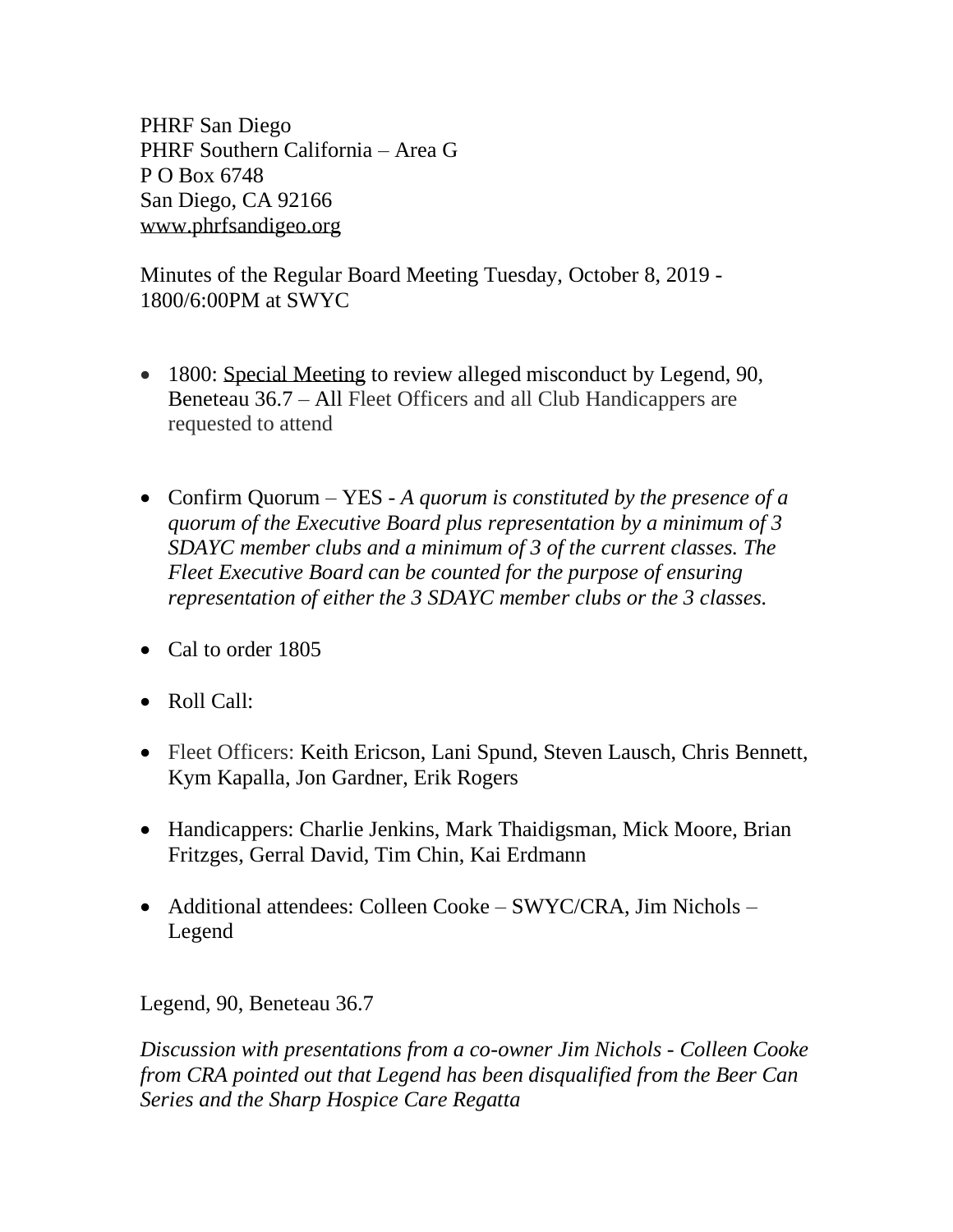*Discussion by Board – it was pointed out that the owners have extensive one design experience and should know about the importance of following class rules including PHRF SD Rules – Legend claimed to have the same configuration as Kea although PHRF SD had not seen an application for a second certificate different from the one design certificate – CRA did question Legend several times about the certificate to properly enter Beer Cans and Legend took no actions* 

*Motion and second to suspend 2019 certificates and ask all OAs to disqualify Legend from any and all races using PHRF SD ratings in 2019 and to send a Letter of Reprimand to Legend and all owners and to also notify all local OAs about this discipline and to notify PHRF SoCal about this discipline.* 

*Vote; YES 2, NO 11, Abstain Keith Ericson*

*Motion and second to suspend Legend 2019 certificates and suspend membership in PHRF SD six months into 2020 and ask all OAs to disqualify Legend from any and all races using PHRF SD ratings in 2019 and to send a Letter of Reprimand to Legend and all owners and to also notify all local OAs about this discipline and to notify PHRF SoCal about this discipline.* 

*Vote: YES 13, No 0, Abstain Keith Ericson*

Adjourn 1910

- PHRF San Diego Business Meeting
- Note Ivan Batanov has provided a way for you to attend the meeting electronically. All the details are in an email he sent on 6/3-19 with the subject "PHRF SD Proposed Agenda 6/11/19"
- Call to Order 1937
- Roll Call:
- Fleet Officers: Keith Ericson, Lani Spund, Steven Lausch, Chris Bennett, Kym Kapalla, Jon Gardner, Erik Rogers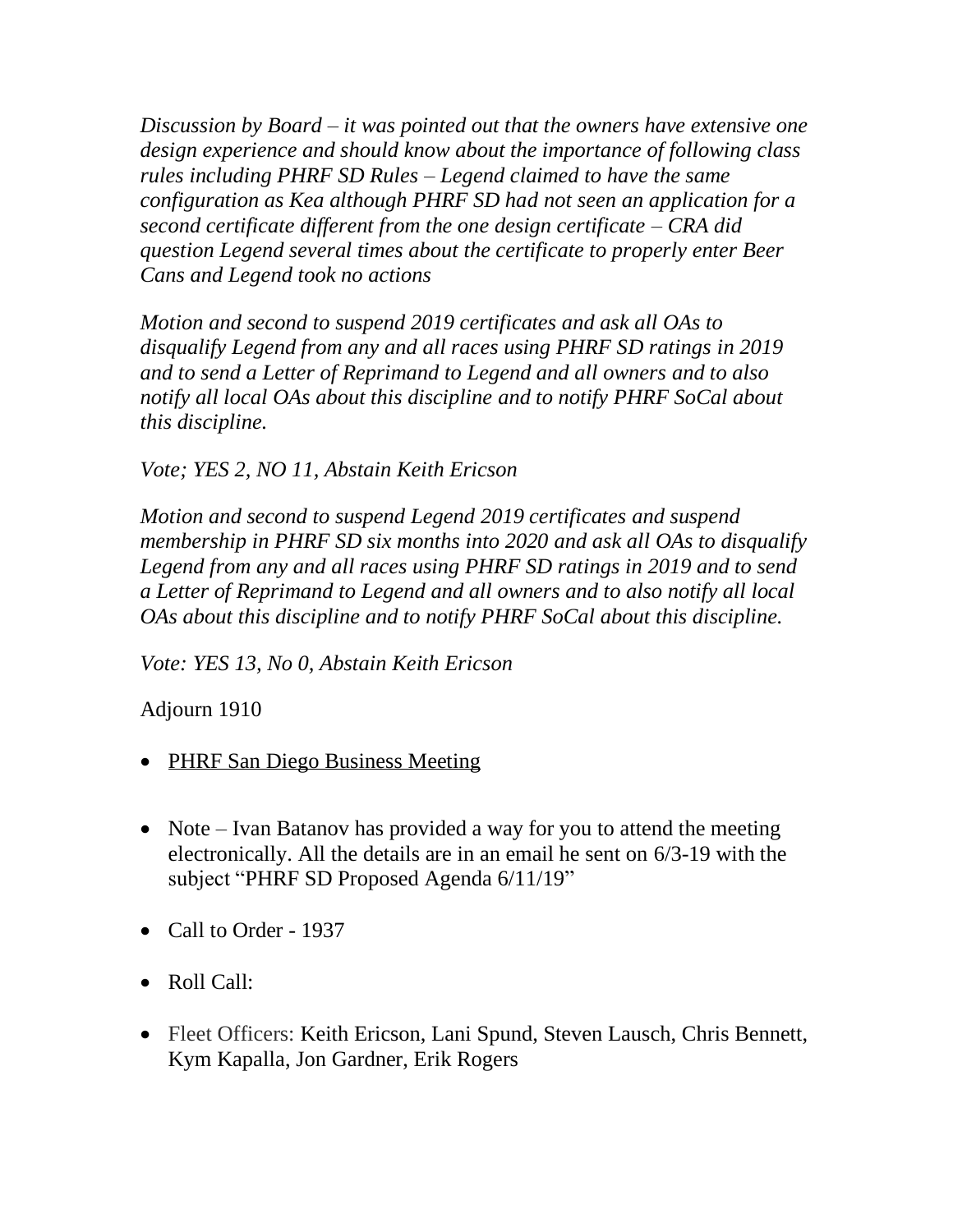- Handicappers: Charlie Jenkins, Mark Thaidigsman, Mick Moore, Brian Fritzges, Gerral David, Tim Chin, Kai Erdmann
- Additional attendees: Enrique Mereles, Rick Harris, Emmy Grimes, Curtis Milioti, Colleen Cooke
- Confirm Quorum YES *A quorum is constituted by the presence of 50% (5 of 10) of the filled positions of Fleet Officers.*
- Read & approve Minutes from previous meeting and Agenda for tonight (both posted to web site)

## *Both above approved*

- Treasurer's report: see below
- RATIFY E-VOTES NONE
- OLD BUSINESS
- Need Update Insurance to protect the Board Incorporate Board –*Sub Committee: Kym Kapalla, Jon Gardner, Keith Ericson –* Kym will take action to get an attorney working on this
- NEW BUSINESS
- Presentation by Rick Harris, CYC *- looking to get more participation in CYC's Crown Cup- probably June 6, 2020- looking to get PHRF SD to include the Crown Cup in the 2020 Yearly Championship Series*
- 2020 Yearly Championship Series How should it be run? *Keith Ericson will send an email to all suggesting approximately 1 race per month with about half offshore and half inshore. Intend to require qualification at 50% plus 1 and that races scored will be the best 50% plus 1.*
- STANDING REPORTS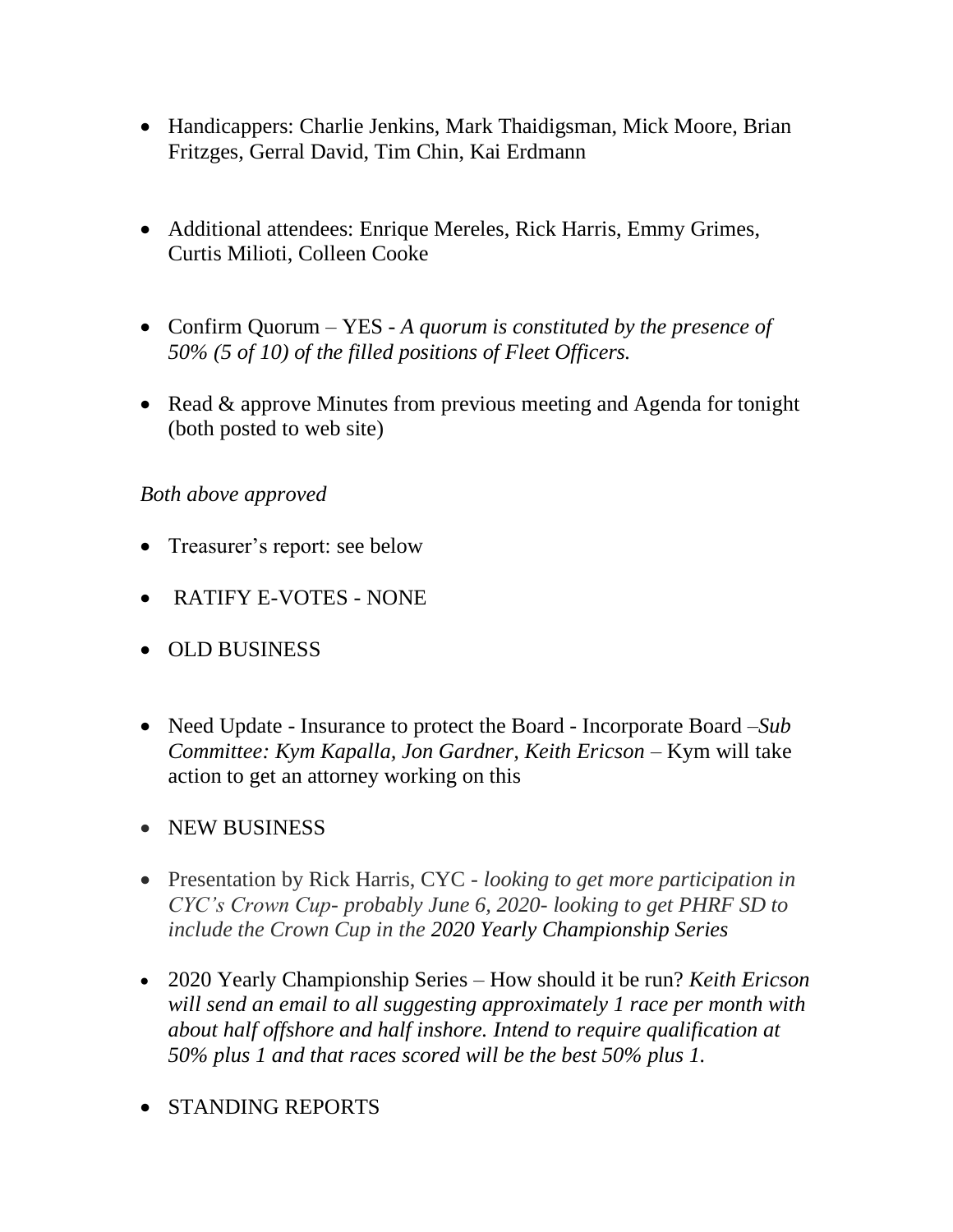- Fleet Chairman: *Not present*
- Vice Chairman: *No Report*
- Chief Handicapper: *Not Present*
- *F*leet Secretary: *No Report*
- Roster Secretary: *Not Present*
- Data Systems Officer: *No Report*
- Public Relations: *some Facebook posts*
- Fleet Scorer: *Still looking for perpetual trophies*
- Treasurer: *reported bank statement and about to pay CRA for last year's Annual Meeting*
- Past Fleet Chairman: *Who wants to continue on the Board next year?*
- Next Meeting: November 12, 2019
- Adjourn PHRF San Diego Business Meeting 2009
- HANDICAPPING BUSINESS MEETING
- Call to Order 1915 PHRF San Diego Business Meeting
- Roll Call:
- Fleet Officers: Keith Ericson, Lani Spund, Steven Lausch, Chris Bennett, Kym Kapalla, Jon Gardner, Erik Rogers
- Handicappers: Charlie Jenkins, Mark Thaidigsman, Mick Moore, Brian Fritzges, Gerral David, Tim Chin, Kei Erdmann
- Additional attendees: Enrique Mereles
- Confirm Quorum YES *A quorum is constituted by the presence of a quorum of the Executive Board plus representation by a minimum of 3 SDAYC member clubs and a minimum of 3 of the current classes. The Fleet Executive Board can be counted for the purpose of ensuring representation of either the 3 SDAYC member clubs or the 3 classes.*
- RATIFY E-VOTES NONE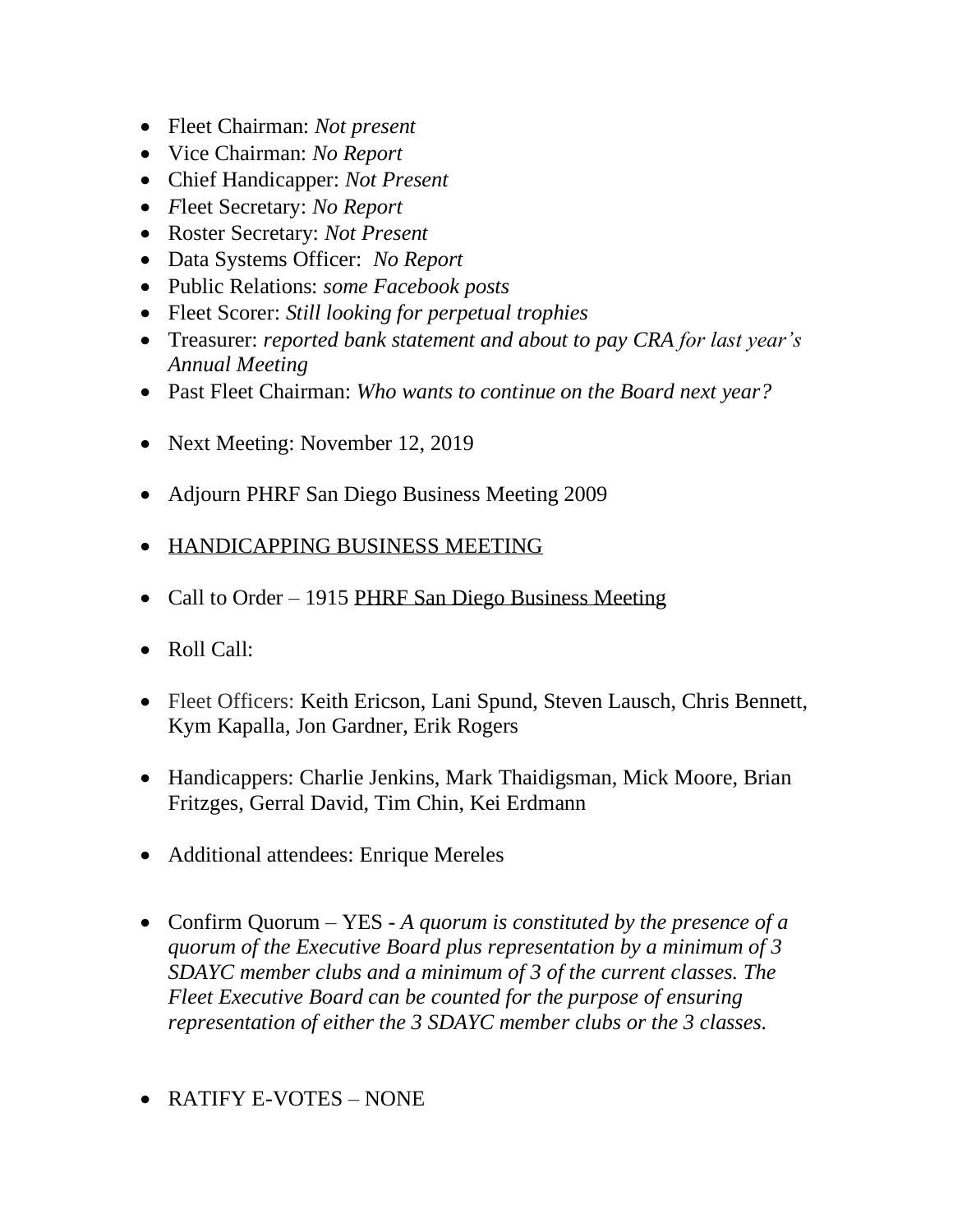- TEMPORARY RATINGS ABOUT TO EXPIRE *A Temporary Rating may be provided by Chief handicapper in the event a handicap is requested to race in an upcoming race which will take place before a meeting, and the board is unable to vote on the rating (Prior to race). The request should be email approved or voted on at next board meeting to make permanent. In the event at a board meeting where an owner has submitted an application, fees are paid, but the Board believes it does not have sufficient data or information to accurately rate a boat, a Temporary rating may be provided with the understanding the owner should submit race results during the three months to show data, to verify the Temporary Rating. Temporary rating may be adjusted after review of results. In the event the data is not provided the temporary rating will be considered expired at the end of 120 days. A new complete application (Minus Fees) will need to be presented to board to have the boat considered again for a PHRF certificate. The Chief Handicapper may, at his or her discretion, renew the Temporary Rating twice.*
- Beneteau Oceanis 35.1, Wayfinder, 153/153/153, 11/11/19
- Beneteau 331, Nauti Cal, 159/159/159, 11/11/19
- Hobie 33 MH, Sizzle, 87/72/69, 11/11/19
- Jeanneau Sun Odyssey 419, Majestic, 123/120/120, 11/11/19
- Alerion Express 28 M, American Girl, 171/171/171, 12/09/19
- Asia Catamarans Stealth 11.8, Hurricane, -12/-15/-15, 12/09/19
- Beneteau First 30, Viva La Vida, 7181, 90/80/80, 12/09/19
- Dubois 50, Perryaye, 51115, -7/-10/-13, 12/09/19
- Bavaria Vision 42, Audeamus, 120/114/114, 12/09/19
- Westerly IC37, Pacific Yankee, 12/6/0, 12/09/19
- M-Boats Soto 40, Zero Gravity, -3/-9/-12, 12/09/19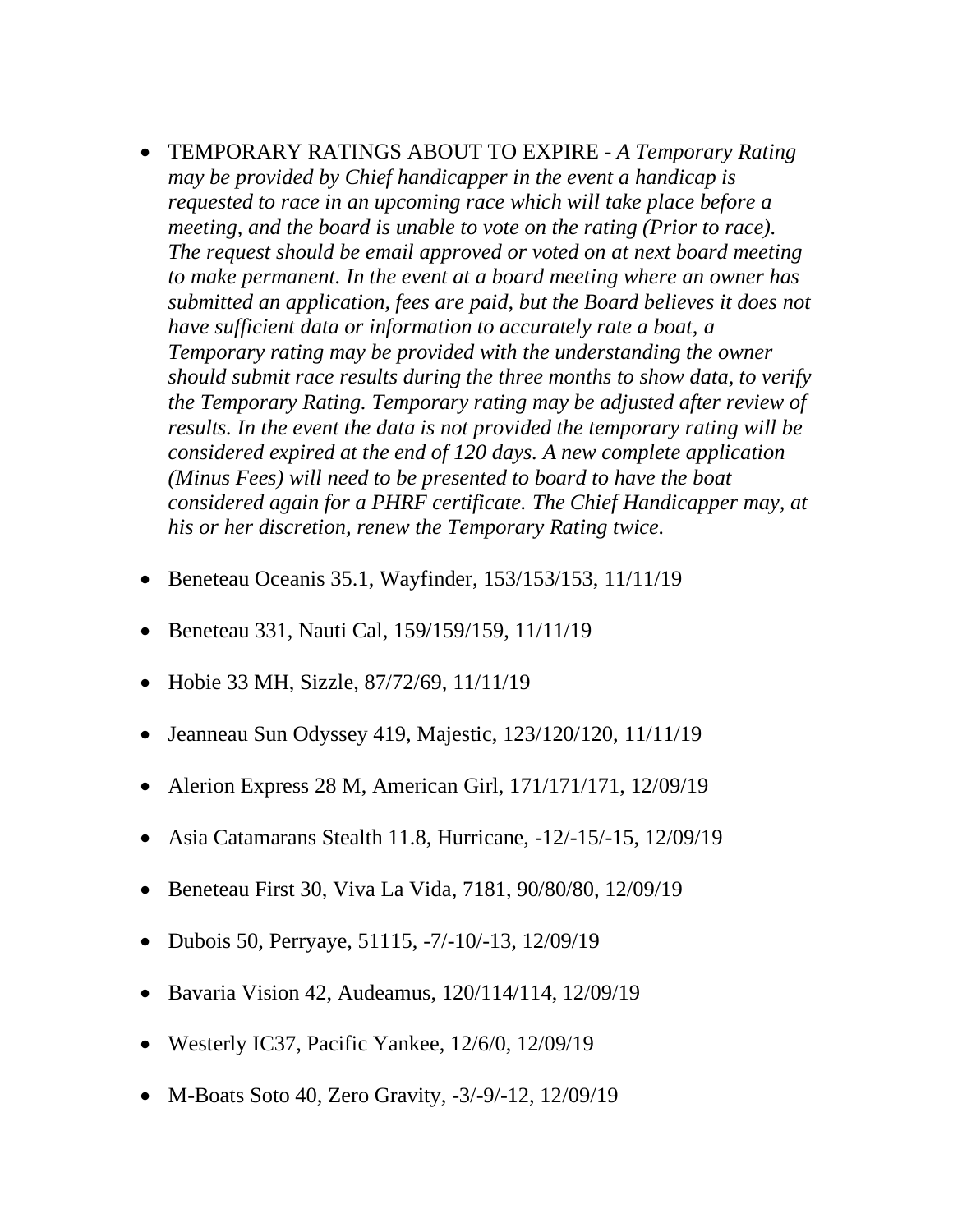- Dencho Kernan 44, Volpe, -24/-36/-42, 12/09/19
- Beneteau Oceanis 38M, Sail Away, 126/114/123, 12/10/19
- Sabre 402, Tambourine, 82/82/82, 12/12/19
- Custom Botin 80, Cabron, 13, -198/-198/-198, 12/12/19

*All above boats extended until after our next meeting*

- RATING REVIEW NONE
- NEW BOATS 1. Application received by Roster Secretary at least 7 days before meeting. 2. Application complete. 3. Sail number properly obtained from U S Sailing or regionally from SCYA. 4. Dues paid
- Legend, 90, Beneteau 36.7 *No action – Return any money paid concerning this application to owner*
- OLD BOATS NONE
- Next Meeting November 12, 2019
- Adjourn Handicapping Business Meeting: 1937
- AREA G BUSINESS MEETING
- Call to Order: *No Meeting – No Quorum*
- Roll Call:
- Confirm Quorum NO *A majority of the Area Board members are required to form a quorum and to conduct business. All official actions of the Area Board which concern Ratings or Rating Reviews shall be conducted pursuant to Rules 1.5 and 4.5 of the Rules. All other official*